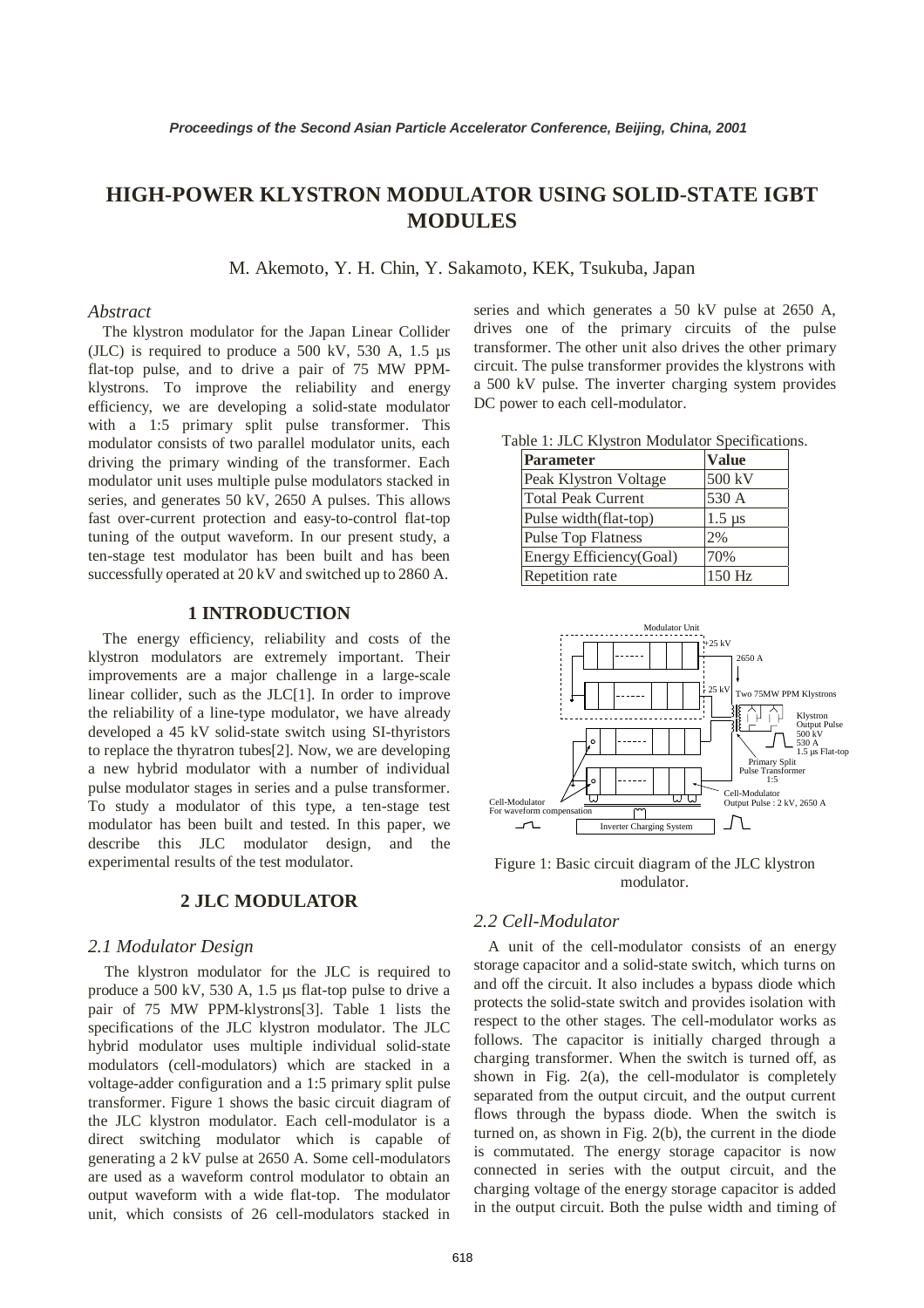the output pulse of the cell-modulator are determined by controlling the gate trigger of the switch.



Figure 2(a): Cell-modulator when the switch is turned off.



Figure 2(b): Cell-modulator when the switch is turned on.

# **3 10-STAGE TEST MODULATOR**

### *3.1 Circuit*

Figure 3 shows a circuit diagram of a 10-stage model modulator. It consists of 10 cell-modulators stacked in series, a charging system to provide DC power to each cell modulator, and a resistor load. The design parameters of the model modulator are given in Table 2. A photograph of the stack assembly with a resistor load is shown in Fig. 4.



Figure 3: Simplified schematic of a 10-stage test modulator circuit.

Table 2: Design parameters of a 10-stage test modulator.

| Parameter                | <b>Value</b> |
|--------------------------|--------------|
| Output Voltage           | 20 kV        |
| Output Current           | 2.7 kA       |
| Pulse Width              | $3 \mu s$    |
| Number of Cell-Modulator | 10 stage     |
| <b>Repetition Rate</b>   | 5Hz          |

A photograph of a cell-modulator is shown in Fig. 5. An Insulated Gate Bipolar Transisitor (IGBT), MITSUBISHI CM1200HB-66H, was used as a solid-state switch. The CM1200HB-66H is rated at 3.3 kV peak voltage and 1200 A average current. The gate drive circuit for each IGBT receives its trigger pulses from a trigger control circuit through optical cables. The capacitance of the energy capacitor was determined to be 17.3 µF in order to keep its voltage drop within 10%. The capacitor of each cell-modulator is charged through a multi-output transformer. The output voltage of the modulator is regulated by adjusting the charging voltage of each cell-modulator. The output current of the modulator was measured with a Pearson's current transformer.



Figure 4: 10-stage test modulator with a resistor load.